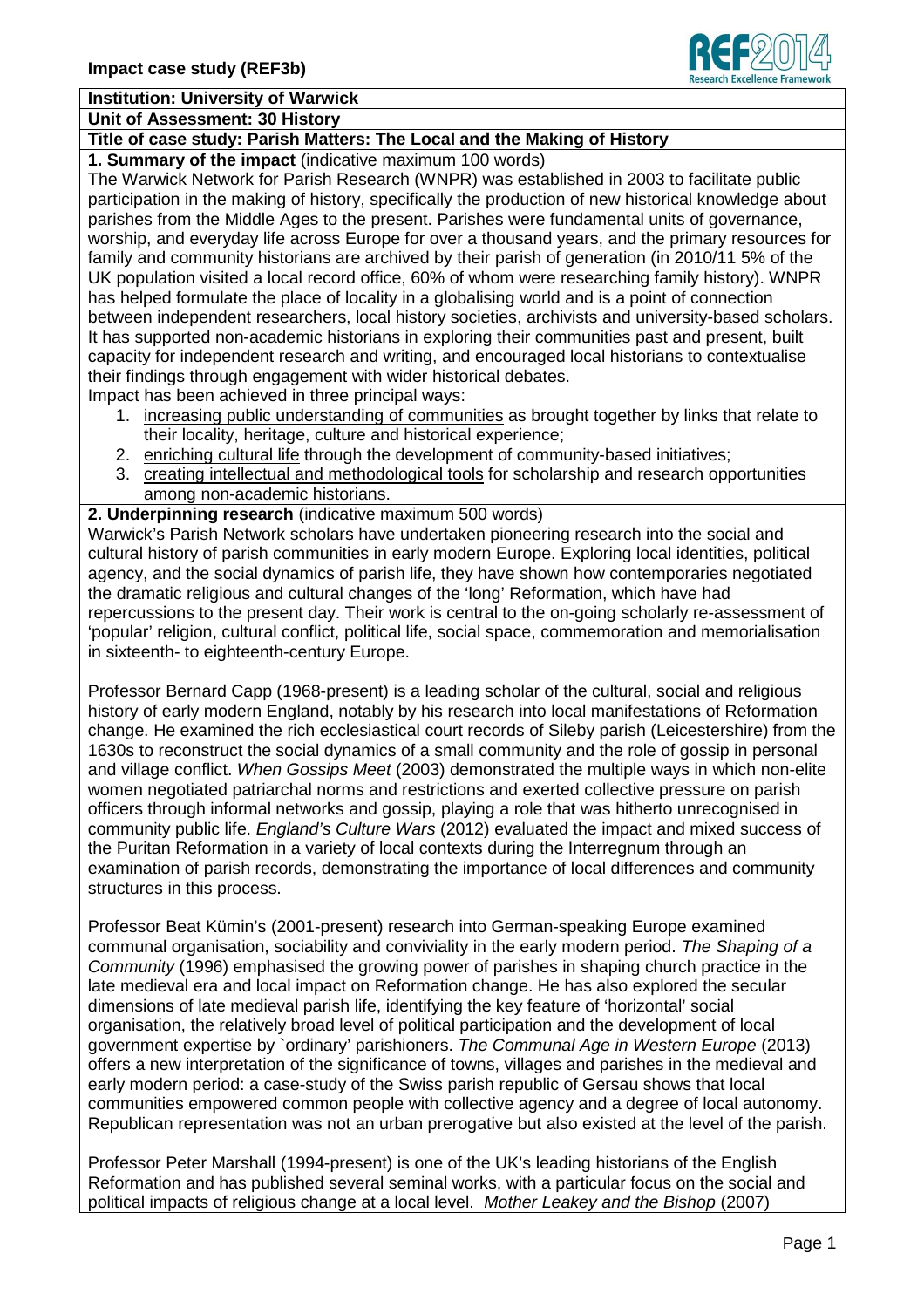

employed a micro-history of a local Somerset ghost story to examine change and continuity in elite and popular rituals, focussing on changing perceptions of the afterlife, forms of commemoration, and the construction of community memory. This complemented *Beliefs and the Dead in Reformation England* (2002), which explored how the conflicting messages of the Tudor Reformation changed understandings of identity and community within a framework of remarkable continuities.

**3. References to the research** (indicative maximum of six references)

Capp, B., 'Life, Love and Litigation: Sileby in the 1630s', *Past & Present,* 182:1 (2004), 55-83. Capp, B., *England's Culture Wars: Puritan Reformation and its Enemies in the Interregnum, 1649- 1660* (Oxford University Press, 2012). [REF2]

Kümin, B., 'The Secular Legacy of the Late Medieval English Parish', in C. Burgess and E. Duffy (eds), *The Parish in Later Medieval England*, Harlaxton Medieval Studies, XIV (Shaun Tyas, 2006), 95-111 and pl. 1-4.

Kümin, B., *The Communal Age in Western Europe* c*.1100-1800: Towns, Villages and Parishes in Pre-modern Society* (Palgrave, 2013).

Marshall, P., *Beliefs and the Dead in Reformation England* (Oxford University Press, 2002). Marshall, P., *Mother Leakey and the Bishop: A Ghost Story* (Oxford University Press, 2007; pbk. edn, 2008).

# Evidence of quality:

All publications have been peer-reviewed and favourably reviewed in academic and/or popular media. *Beliefs and the Dead* was described as 'one of the most powerful and persuasive accounts of the cultural impact of the English Reformation yet written (*Times Literary Supplement*, 21 May 2004) while *Mother Leakey* was judged 'as fine an example of microhistory as is likely to be written' (Craig Harline in *Church History and Religious Culture*) and featured as a 'Pick of the Paperbacks' in the *Sunday Times* (19 October 2008). *England's Culture Wars* was deemed 'a highly significant work which greatly aids our understanding of godly reformation … a "must read" for all scholars of the period' (*Reviews in History*, review no. 1346, November 2012).

# Research Awards:

# **Bernard Capp**

British Academy Research Grant, 'The War of Two Cultures: Godly Reformation and its Enemies in England 1649-60', 2003-04, £3,614.

#### **Beat Kümin**

British Academy Research Grant, '"Above us only sky": The Swiss Parish Republic of Gersau c.1500-1800', 2011-13, £7,284.

Alfried Krupp Wissenschaftskolleg (Greifswald/Germany) Senior Research Fellowship, 'Communal Culture, Communal Power: Parishes in the Holy Roman Empire', 2012-13, €35,000.

# **Peter Marshall**

Leverhulme Trust Research Fellowship, 'Heretics and Believers: A New History of the English Reformation', 2012-13, £28,146.

AHRB Research Leave, 'The Return of Mother Leakey: Ghosts and Stories in Early Modern Britain and Ireland', 2005-06, £10,510.

**4. Details of the impact** (indicative maximum 750 words)

WNPR has highlighted the significance of parish records and, by drawing attention to new intellectual and methodological tools, has encouraged local historians to uncover, interpret and communicate the heritage of their local community or parish. It has prompted members of the general public to connect with their past and to use local history as a means of interrogating social and cultural issues which have relevance today.

Since 2003 the annual Warwick Symposium on Parish Research has provided a forum for knowledge exchange between academics and independent researchers. Supported by a University Impact Award in November 2011 and held in collaboration with the British Association for Local History, attendance figures have tripled in recent years, culminating in the 2012 weekend showcase event, which attracted over 120 delegates (representing archivists, community groups, local history societies, conservation bodies, church groups and academics). The Symposium gives non-academics an opportunity to present their work to large audiences and to discuss local history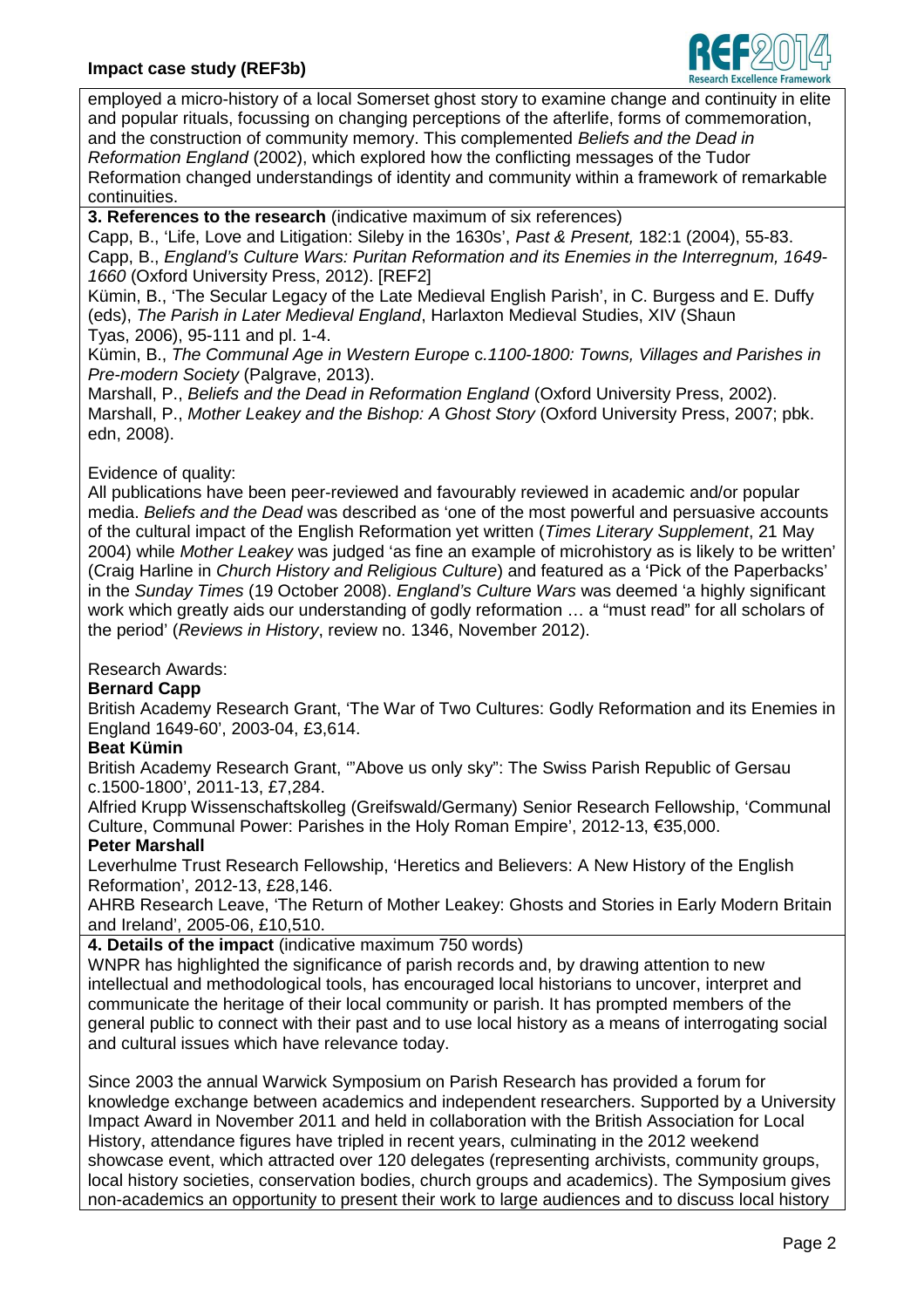# **Impact case study (REF3b)**



projects and new developments in parish research. The new relationships forged through these events have facilitated the exchange of knowledge and skills between 'amateur' and 'professional' historians. The opportunity to interact with others engaged in parish research was highlighted as particularly important by independent researchers: it brought the benefits of 'fresh approaches for my own work' and 'much more awareness of the broad range of parish research, useful contacts made or renewed, and useful feedback on my talk'. In post-event feedback after the Tenth Anniversary Symposium (25-27.05.12), 54% of non-academic respondents stated that their study of the parish had been enhanced by dialogue with fellow researchers. Responding to a request made in the concluding panel discussion at the 2012 Symposium, the Network collaborated with two local history societies to host the 2013 Parish Symposium in Berkswell, Warwickshire (25.05.13). It attracted a capacity audience of 87 (predominantly non-academic) and further extended the WNPR's reach, with 69% of participants attending the Symposium for the first time.

My-Parish.org (launched November 2012) is a public and community resource linking WNPR scholars with local historians, history societies and community groups. It showcases research, forges collaborations, and highlights the range of rich source materials available for parish and community history, art, heritage and culture. Since its launch the website has been visited by 3,928 users across the world, with the highest numbers from the UK, US, Germany, and China. Total page views to July 31<sup>st</sup> are 14,444. Resources made available include an extensive bibliography of printed primary and secondary works in several languages, research guides, audio and visual materials and digitised archival sources. These provide independent researchers with a broad range of new tools for conducting and extending the scope of their work. In 1,907 views of the 'Parish Research' page (since November 2012) the most used sections were the bibliographies and digital parish sources, sections which provide basic tools for new researchers. Bibliographic tools have developed amateur historians' background knowledge, access to information and understanding of local histories. My-Parish users praised the 'excellent bibliography' as 'the most useful part of the website'. The My-Parish forum has fostered closer connections between individuals and groups engaged in research. Its users acknowledge the benefits of communication and increased awareness of others' research: 'It is useful to know what is going on elsewhere … As someone living in Warwickshire but on the edge of Leicestershire I do feel that local history can get compartmentalised into counties and so I miss interesting links and connections.'

Through our research into parish life, we have stimulated wider public interest in the heritage of local communities and increased public knowledge of local history. Capps' *Past & Present* article (2004) prompted the Sileby Local History Group to pursue its own local research into ecclesiastical court records. The Chair of the group commented that the article formed 'the backbone of research for early seventeenth-century Sileby'. Via public talks the researchers have engaged diverse audiences, including local history societies, community groups and schools throughout the UK and Europe, particularly in Northamptonshire, Warwickshire and Worcestershire. In September 2008, Marshall addressed National Trust volunteers and the general public at Coughton Court on the Throckmorton family's influence on the local Reformation. Kümin delivered a talk in October 2010 to the Kineton Local History Group on its parish history, described by the audience as 'accessible' and 'extremely interesting', leaving them 'hungry for more'. Network members have also worked actively with local history groups to produce genuinely collaborative works of public history: Kümin was invited to direct the steering committee for a history of the Parish of St Mary Immaculate (Warwick). Published in 2009, the book *Catholic Warwick* was launched with a public panel debate involving Kümin and Marshall, and attended by 50 parishioners. Available in local bookstores and the parish church, several hundred copies have gone in to circulation. Kümin's research on communal self-reflection in Gersau, Switzerland, prompted district authorities to approve his proposal for bicentenary events celebrating the restoration of a parish republic in 1814 and to invite him onto the planning committee. As historical consultant, he helped design events that will give local residents the opportunity to commemorate their unique past and to reflect on its relevance for contemporary issues, such as centralisation and globalisation.

The WNPR's research has reached large audiences through broadcast and print media. Capp acted as a specialist expert for the popular BBC 1 series *Who Do You Think You Are*, appearing in episode 5, series 6 (02.03.09; audience 6 million), and also contributed to BBC 4's *Roundhead or*